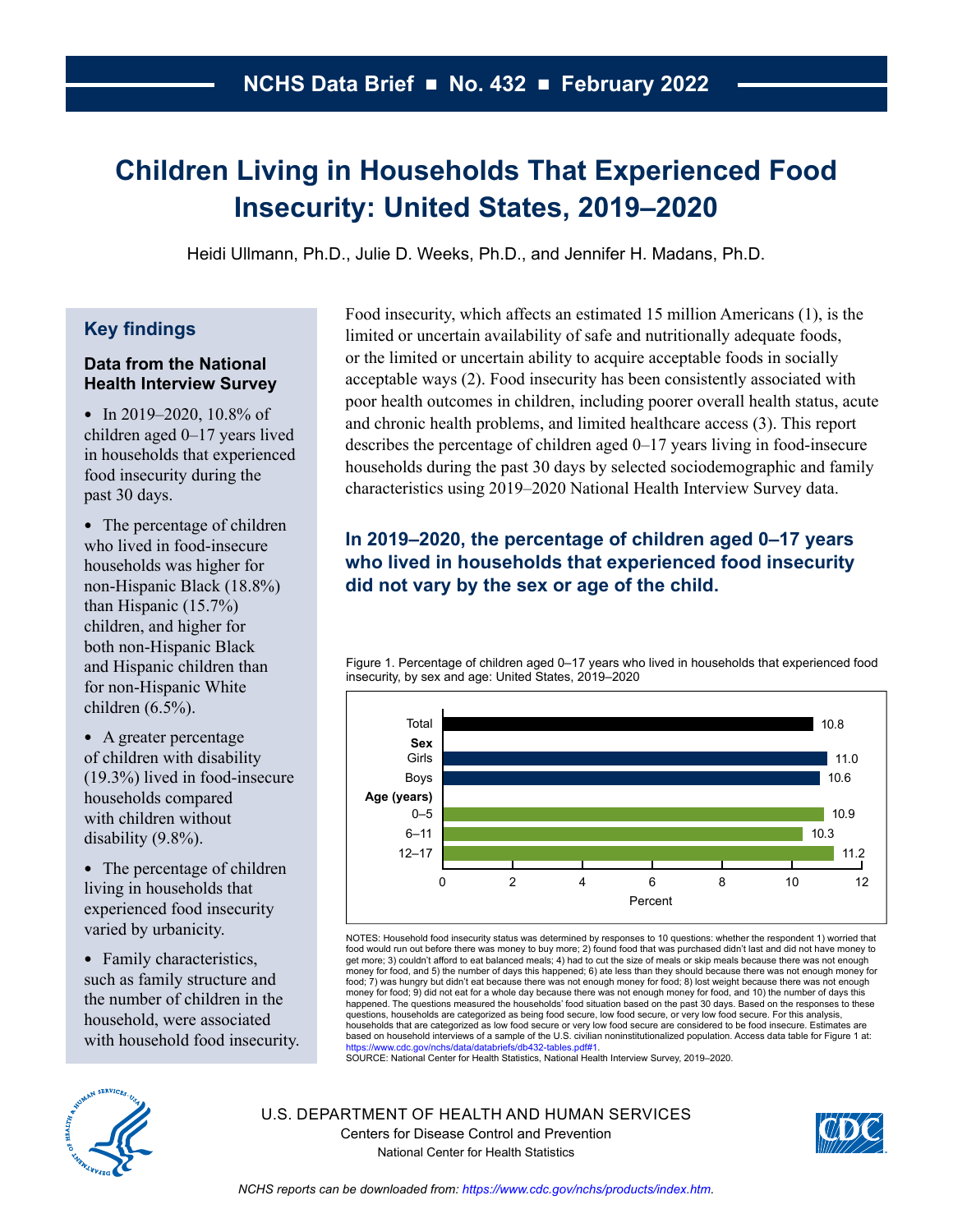- In 2019–2020, 10.8% of children aged  $0-17$  years lived in households that experienced food insecurity [\(Figure 1\)](#page-0-0).
- The percentage of children living in food-insecure households was similar for girls (11.0%) and boys (10.6%).
- The percentages of children living in households that experienced food insecurity were similar across age groups: 10.9% of those aged 5 and under, 10.3% of those aged 6–11, and 11.2% of those aged 12–17.

## **The percentage of children living in households that experienced food insecurity varied by race and Hispanic origin and disability status.**

- Non-Hispanic Black (18.8%) and Hispanic (15.7%) children were more likely to live in food-insecure households compared with non-Hispanic White children (6.5%) (Figure 2).
- Non-Hispanic Black children were more likely than Hispanic children to live in households that experienced food insecurity.
- The percentage of children aged 17 and under who lived in food-insecure households was higher for children with disability (19.3%) compared with children without disability (9.8%).

Figure 2. Percentage of children aged 0–17 years who lived in households that experienced food insecurity, by race and Hispanic origin and disability status: United States, 2019–2020



1Significantly different from non-Hispanic White children (*p* < 0.05).

3Significantly different from children without disability (*p* < 0.05).

<sup>2</sup>Significantly different from non-Hispanic Black children (*p* < 0.05).

NOTES: Household food insecurity status was determined by responses to 10 questions: whether the respondent 1) worried that food would run out before there was money to buy more; 2) found food that was purchased didn't last and did not have money to get more; 3) couldn't afford to eat balanced meals; 4) had to cut the size of meals or skip meals because there was not enough money for food, and 5) the number of days this happened; 6) ate less than they should because there was not enough money for food; 7) was hungry but didn't eat because there was not enough money for food; 8) lost weight because there was not enough money for food; 9) did not eat for a whole day because there was not enough money for food, and 10) the number of days this happened. The questions measured the households' food situation based on the past 30 days. Based on the responses to these questions, households are categorized as being food secure, low food secure, or very low food secure. For this analysis, households that are categorized as low food secure or very low food secure are considered to be food insecure. The disability indicator is only calculated for children aged 2–17 years. Estimates are based on household interviews of a sample of the U.S. civilian<br>noninstitutionalized population. Access data table for Figure 2 at: htt noninstitutionalized population. Access data table for Figure 2 at: https://www.cdc.gov

SOURCE: National Center for Health Statistics, National Health Interview Survey, 2019–2020.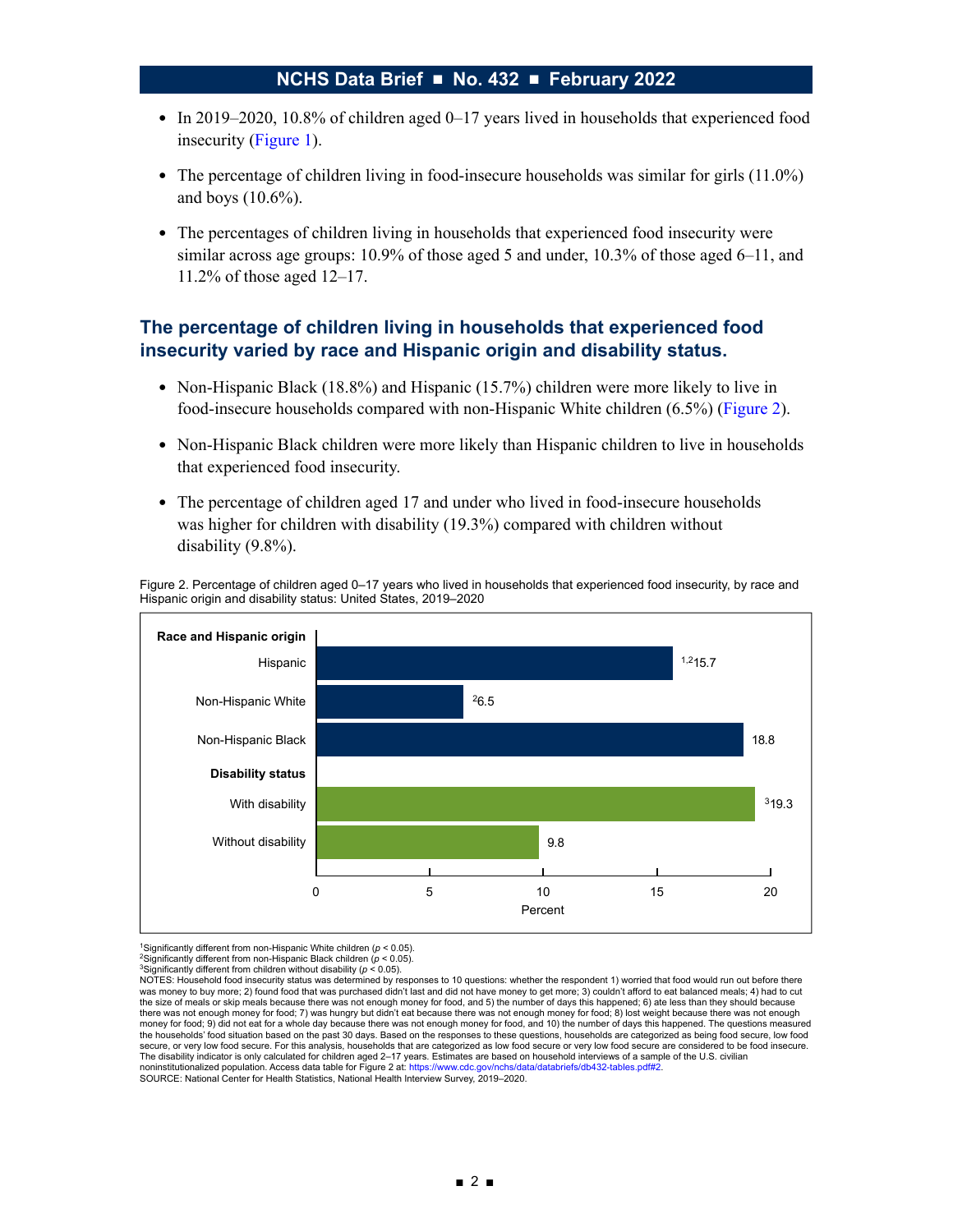## **The percentage of children living in food-insecure households varied by urbanicity.**

- Children in large central metropolitan areas (13.2%) were more likely than those in large fringe metropolitan (7.4%) and medium and small metropolitan (10.5%) areas to live in households that were food-insecure (Figure 3).
- Children living in large fringe metropolitan areas (7.4%) were less likely to live in food-insecure households compared with those in medium and small metropolitan (10.5%) and nonmetropolitan (12.9%) areas.
- The observed difference in living in a food-insecure household between children in medium and small metropolitan areas and those in nonmetropolitan areas was not significant.

Figure 3. Percentage of children aged 0–17 years who lived households that experienced food insecurity, by urbanicity: United States, 2019–2020



1Significantly different from households with children in large fringe metropolitan areas (*p* < 0.05).

2Significantly different from households with children in medium and small metropolitan areas (*p* < 0.05).

3Significantly different from households with children in nonmetropolitan areas (*p* < 0.05).

NOTES: Household food insecurity status was determined by responses to 10 questions: whether the respondent 1) worried that food would run out before there was money to buy more; 2) found food that was purchased didn't last and did not have money to get more; 3) couldn't afford to eat balanced meals; 4) had to cut the size of meals or skip meals because there was not enough money for food, and 5) the number of days this happened; 6) ate less than they should because there was not enough money for food; 7) was hungry but didn't eat because there was not enough money for food; 8) lost weight because there was not enough<br>money for food; 9) did not eat for a whole day because there was no the households' food situation based on the past 30 days. Based on the responses to these questions, households are categorized as being food secure, low food secure, or very low food secure. For this analysis, households that are categorized as low food secure or very low food secure are considered to be food insecure. Estimates are based on household interviews of a sample of the U.S. civilian noninstitutionalized population. Access data table for Figure 3 at: [https://www.cdc.gov/nchs/data/databriefs/db432-tables.pdf#3.](https://www.cdc.gov/nchs/data/databriefs/db432-tables.pdf#3)

SOURCE: National Center for Health Statistics, National Health Interview Survey, 2019–2020.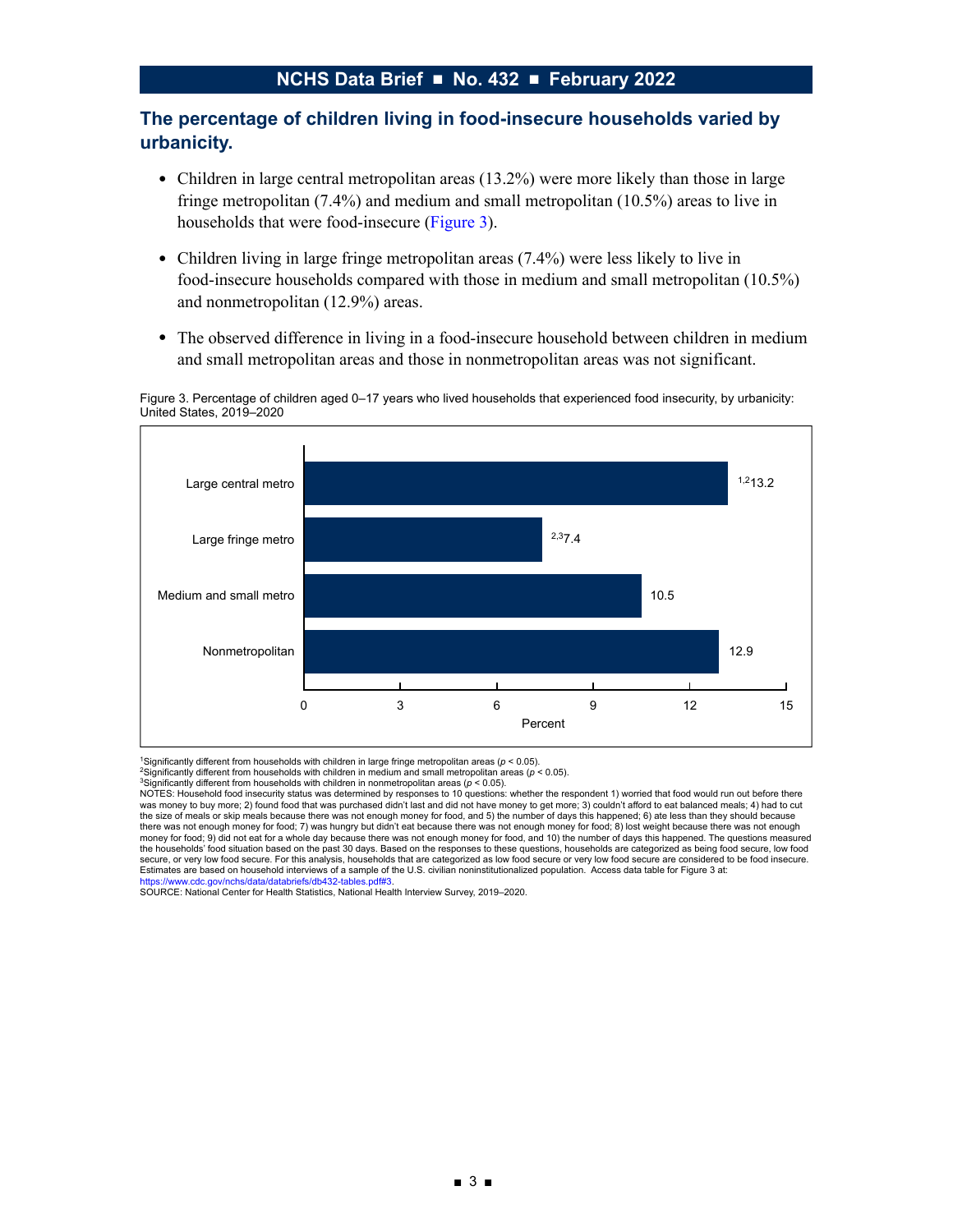## **Family characteristics, such as family structure and the number of children in the household, were associated with household food insecurity.**

- Among children aged 17 and under, those living with only one parent and no other adults (19.9%) were more likely to experience food insecurity compared with children living in other household structures (7.7%) (Figure 4).
- The percentage of children living in food-insecure households increased with the number of children in the household, from 9.4% of children in households with fewer than three children to 13.0% of children in households with three or more children.

Figure 4. Percentage of children aged 0–17 years who lived in households that experienced food insecurity, by family characteristics: United States, 2019–2020



<sup>1</sup>Significantly different from households with other family structures ( $p < 0.05$ ).

[https://www.cdc.gov/nchs/data/databriefs/db432-tables.pdf#4.](https://www.cdc.gov/nchs/data/databriefs/db432-tables.pdf#4) SOURCE: National Center for Health Statistics, National Health Interview Survey, 2019–2020.

<sup>&</sup>lt;sup>2</sup>Significantly different from households with three or more children (ρ < 0.05).<br>NOTES: Household food insecurity status was determined by responses to 10 questions: whether the respondent 1) worried that food would run was money to buy more; 2) found food that was purchased didn't last and did not have money to get more; 3) couldn't afford to eat balanced meals; 4) had to cut the size of meals or skip meals because there was not enough money for food, and 5) the number of days this happened; 6) ate less than they should because<br>there was not enough money for food; 7) was hungry but didn't eat b money for food; 9) did not eat for a whole day because there was not enough money for food, and 10) the number of days this happened. The questions measured the households' food situation based on the past 30 days. Based on the responses to these questions, households are categorized as being food secure, low food<br>secure, or very low food secure. For this analysis, households Estimates are based on household interviews of a sample of the U.S. civilian noninstitutionalized population. Access data table for Figure 4 at: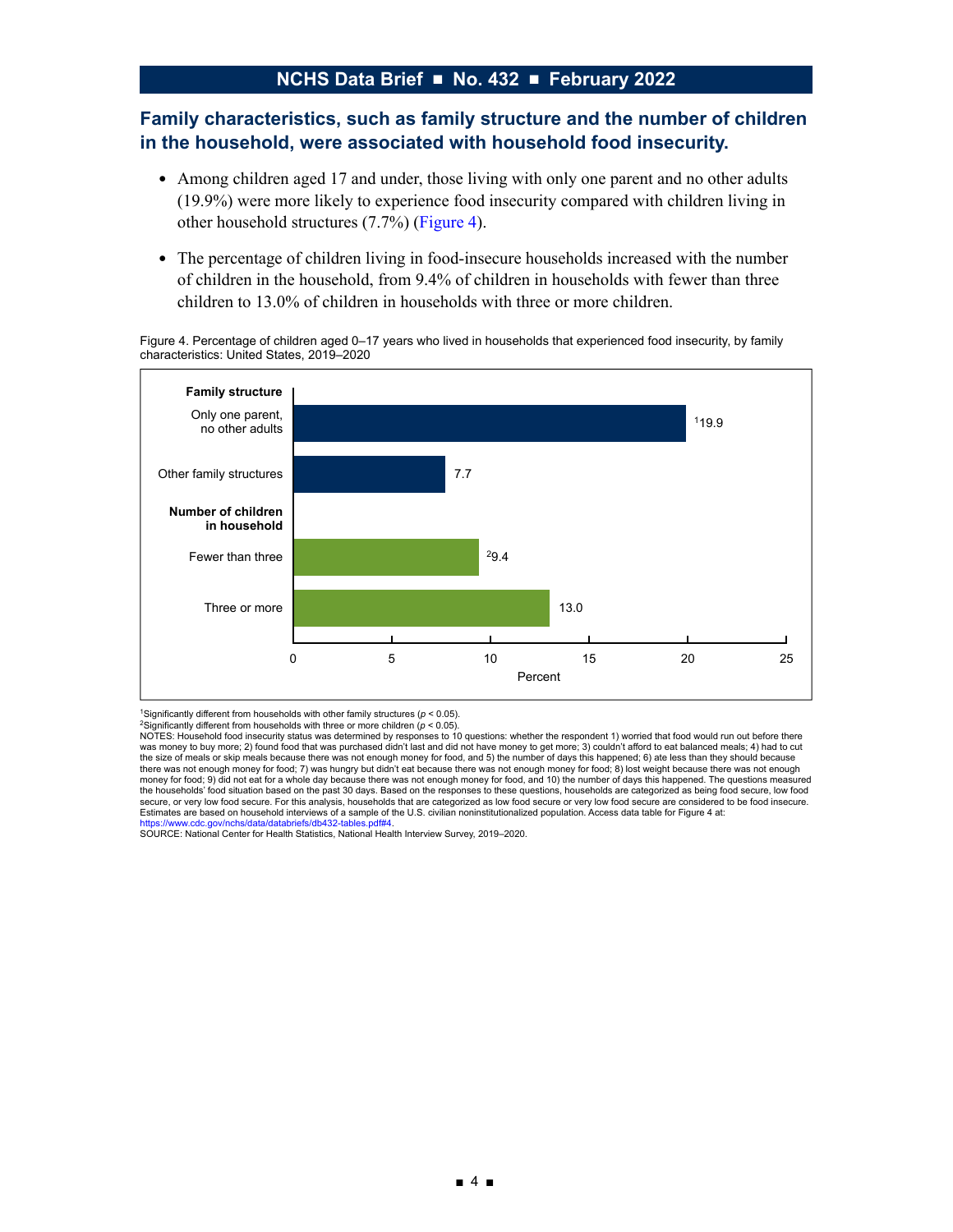### **Summary**

In 2019–2020, 10.8% of children aged 0–17 years lived in a household that experienced food insecurity during the past 30 days. Disparities in food insecurity were observed by race and Hispanic origin, disability status, urbanicity, and family characteristics, but not by the sex or age of the child. The percentage of non-Hispanic Black children (18.8%) living in food-insecure households was higher than for non-Hispanic White (6.5%) and Hispanic (15.7%) children. Hispanic children were also more likely to live in households that experienced food insecurity compared with non-Hispanic White children. While 19.3% of children with disability lived in food-insecure households, 9.8% of children without disability lived in such households. Regarding urbanicity, children in large central metropolitan areas (13.2%) were more likely to live in food-insecure households compared with children in medium and small metropolitan areas (10.5%). Also, among the four urbanicity categories considered, the percentage of children living in food-insecure households was lowest for those in large fringe metropolitan areas (7.4%). The percentage of children living with only one parent and no other adults that experienced food insecurity (19.9%) was more than double the percentage of children living in other household structures (7.7%). Finally, children aged 0–17 years who lived in households with three or more children (13.0%) were more likely to have experienced food insecurity compared with children in households with fewer than three children (9.4%).

Access to sufficient and nutritious food is a key social determinant of health (4). As such, disparities in food insecurity may contribute to inequalities in child health status. Information that characterizes disparities in food insecurity may help target interventions to reduce these disparities and promote positive child health outcomes.

#### **Definitions**

Disability status: Disability is defined by the reported level of difficulty (no difficulty, some difficulty, a lot of difficulty, or cannot do at all) in 13 core functioning domains: seeing, hearing, mobility, self-care, communication, learning, remembering, concentrating, accepting change, controlling behavior, making friends, anxiety, and depression. Children who are reported to have "a lot of difficulty" or "cannot do at all" to at least one domain of functioning or with "daily" anxiety or depression are considered to have disability.

Family structure: Children were categorized as living with only one parent and no other adults if they resided with a never-married or ever-married single parent and no other adults. Children were categorized as living in other household structures if they resided with married or cohabiting parents, or with at least one related or unrelated adult (in addition to a parent) in the same household.

Food insecurity: Household food insecurity status was determined by responses to 10 questions: whether the respondent 1) worried that food would run out before there was money to buy more; 2) found food that was purchased didn't last and did not have money to get more; 3) couldn't afford to eat balanced meals; 4) had to cut the size of meals or skip meals because there was not enough money for food, and 5) the number of days this happened; 6) ate less than they should because there was not enough money for food; 7) was hungry but didn't eat because there was not enough money for food; 8) lost weight because there was not enough money for food; 9) did not eat for a whole day because there was not enough money for food, and 10) the number of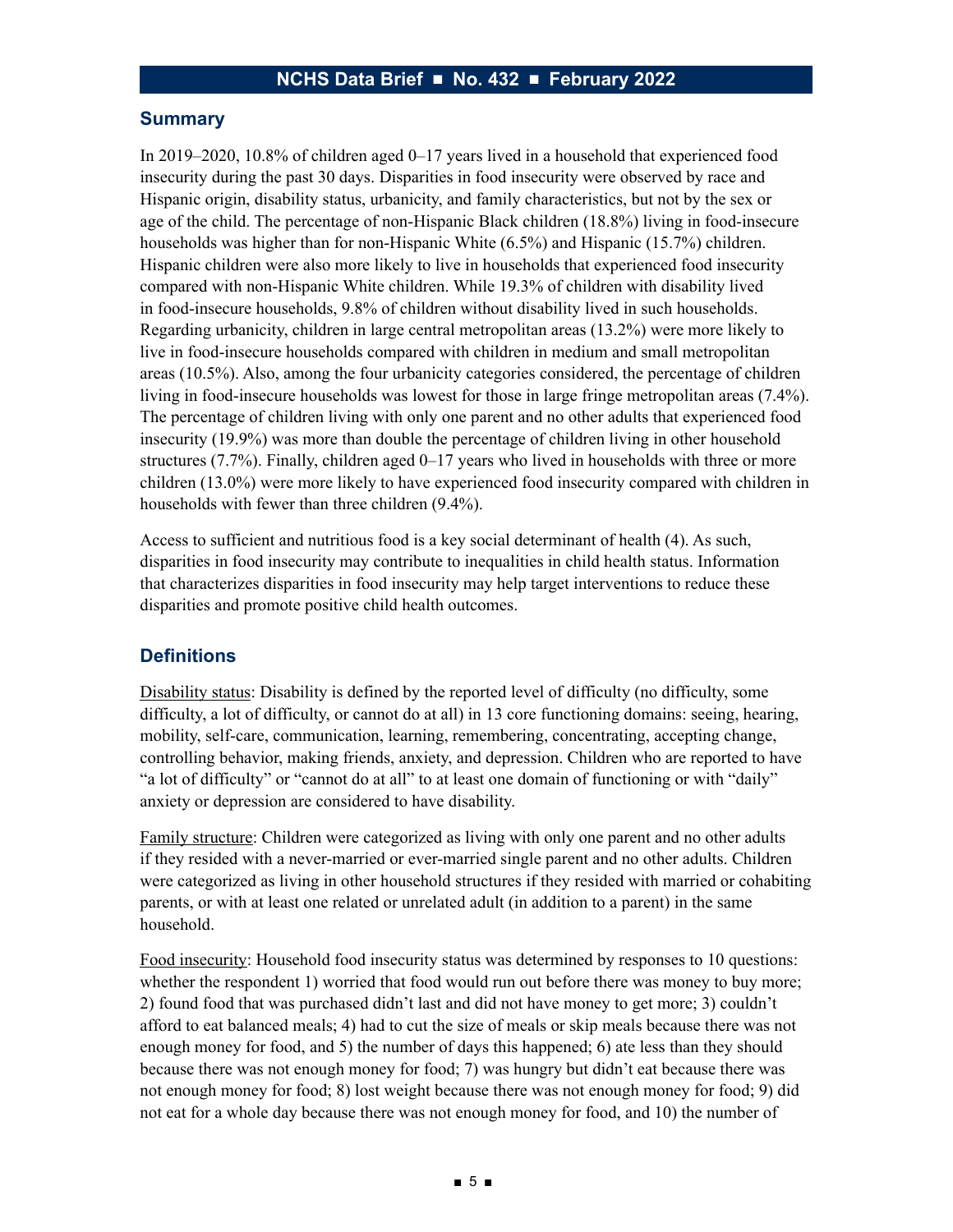days this happened. The questions measured the household's food situation based on the past 30 days. Based on the responses, households are categorized as being food secure, low food secure, or very low food secure. For this analysis, households that are categorized as low food secure or very low food secure are considered to be food insecure (5).

Race and Hispanic origin: Children categorized as Hispanic may be of any race or combination of races. Children categorized as non-Hispanic White or non-Hispanic Black indicated one race only. Estimates for non-Hispanic children of races other than White only or Black only, or of multiple races, are not shown.

Urbanization level: Categories were determined using the "2013 NCHS Urban–Rural Classification Scheme for Counties" (6) and were assigned based on the county of household residence. Metropolitan (or urban) counties include large central counties (inner cities); the fringes of large counties (suburban); and medium and small counties. Nonmetropolitan (or rural) counties include micropolitan statistical areas and noncore areas, including open countryside, rural towns (populations of less than 2,500), and areas with populations of 2,500–49,999 that are not part of larger labor market areas (metropolitan areas).

## **Data source and methods**

Data from the 2019 and 2020 National Health Interview Survey (NHIS) were used for this analysis. NHIS is a nationally representative household survey of the U.S. civilian noninstitutionalized population. It is conducted continuously throughout the year by the National Center for Health Statistics (NCHS). Interviews are typically conducted in respondents' homes with follow-up by telephone, if needed. Due to the COVID-19 pandemic, data collection procedures in 2020 were disrupted, and from April through June all interviews were conducted by telephone only, and from July through December interviews were attempted by telephone first, with follow-ups to complete interviews by personal visit. Questions about the child's health and the household are answered by a knowledgeable adult, usually a parent. For more information about NHIS, visit: [https://www.cdc.gov/nchs/nhis.htm.](https://www.cdc.gov/nchs/nhis.htm)

Point estimates and their corresponding confidence intervals were calculated using Stata software (7) to account for the complex sample design of NHIS. Differences between percentages were evaluated using two-sided significance tests at the 0.05 level. All estimates meet NCHS standards of reliability as specified in "National Center for Health Statistics Data Presentation Standards for Proportions" (8).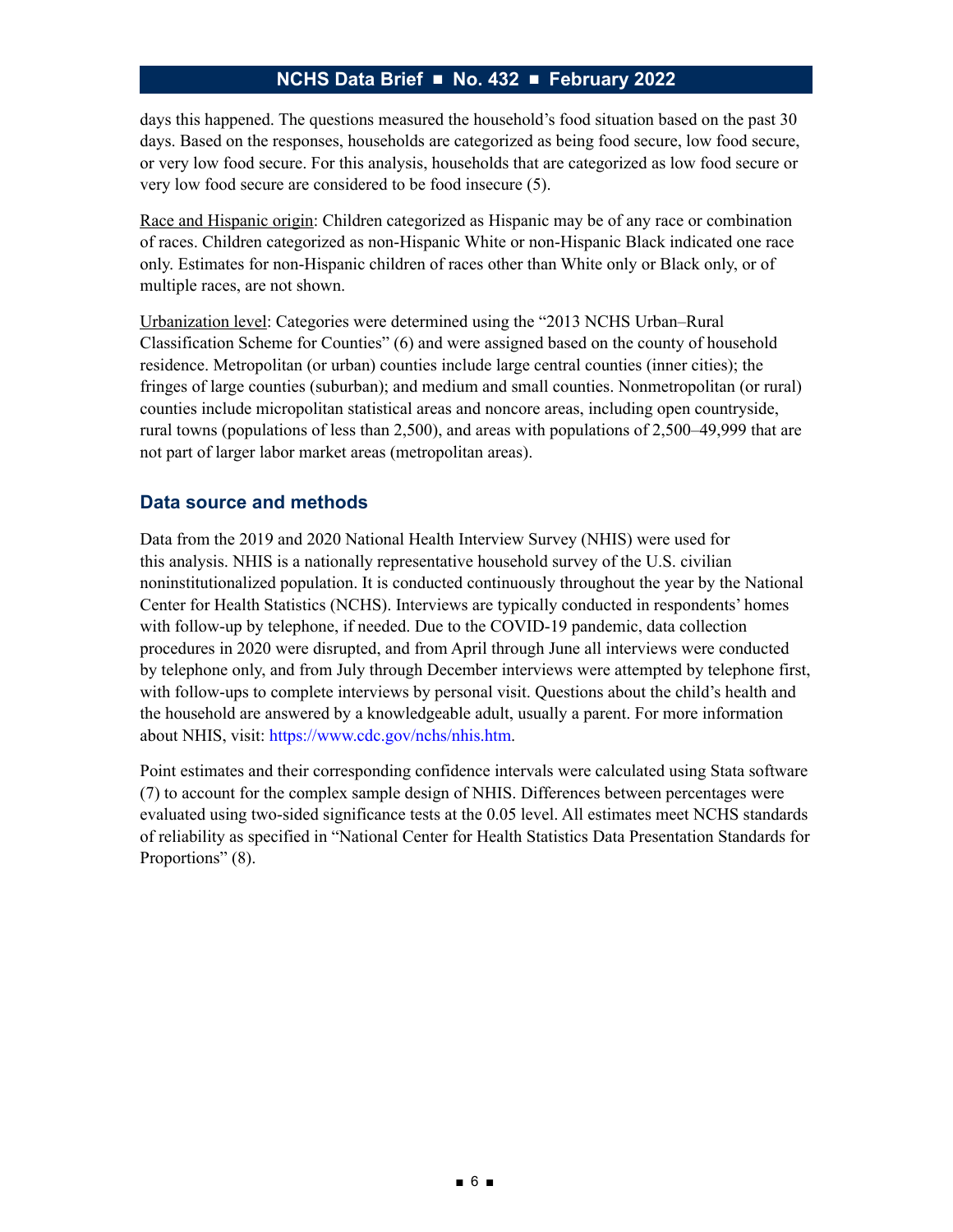#### **About the authors**

Heidi Ullmann and Julie D. Weeks are with the National Center for Health Statistics (NCHS), Division of Analysis and Epidemiology. Jennifer H. Madans is a Guest Researcher with NCHS, Office of the Director.

## **References**

1. Coleman-Jensen A, Rabbitt MP, Gregory CA, Singh A. Statistical supplement to household food security in the United States in 2017. Washington, DC: Economic Research Service. 2018.

2. Economic Research Service. Measurement. 2021. Available from: [https://www.ers.usda.gov/](https://www.ers.usda.gov/topics/food-nutrition-assistance/food-security-in-the-us/measurement/#insecurity) [topics/food-nutrition-assistance/food-security-in-the-us/measurement/#insecurity](https://www.ers.usda.gov/topics/food-nutrition-assistance/food-security-in-the-us/measurement/#insecurity).

3. Thomas MMC, Miller DP, Morrissey TW. Food insecurity and child health. Pediatrics 144(4):e20190397. 2019.

4. U.S. Department of Health and Human Services, Office of Disease Prevention and Health Promotion. Healthy People 2030: Social determinants of health. Available from: [https://health.](https://health.gov/healthypeople/objectives-and-data/social-determinants-health) [gov/healthypeople/objectives-and-data/social-determinants-health](https://health.gov/healthypeople/objectives-and-data/social-determinants-health).

5. Economic Research Service. U.S. household food security survey module: Three-stage design, with screeners. 2012. Available from: [https://www.ers.usda.gov/topics/food-nutrition](https://www.ers.usda.gov/topics/food-nutrition-assistance/food-security-in-the-u-s/survey-tools/#household)[assistance/food-security-in-the-u-s/survey-tools/#household](https://www.ers.usda.gov/topics/food-nutrition-assistance/food-security-in-the-u-s/survey-tools/#household).

6. Ingram DD, Franco SJ. 2013 NCHS urban–rural classification scheme for counties. National Center for Health Statistics. Vital Health Stat 2(166). 2014.

7. StataCorp. Stata Statistical Software (Release 16) [computer software]. 2019.

8. Parker JD, Talih M, Malec DJ, Beresovsky V, Carroll M, Gonzalez JF Jr, et al. National Center for Health Statistics data presentation standards for proportions. National Center for Health Statistics. Vital Health Stat 2(175). 2017.